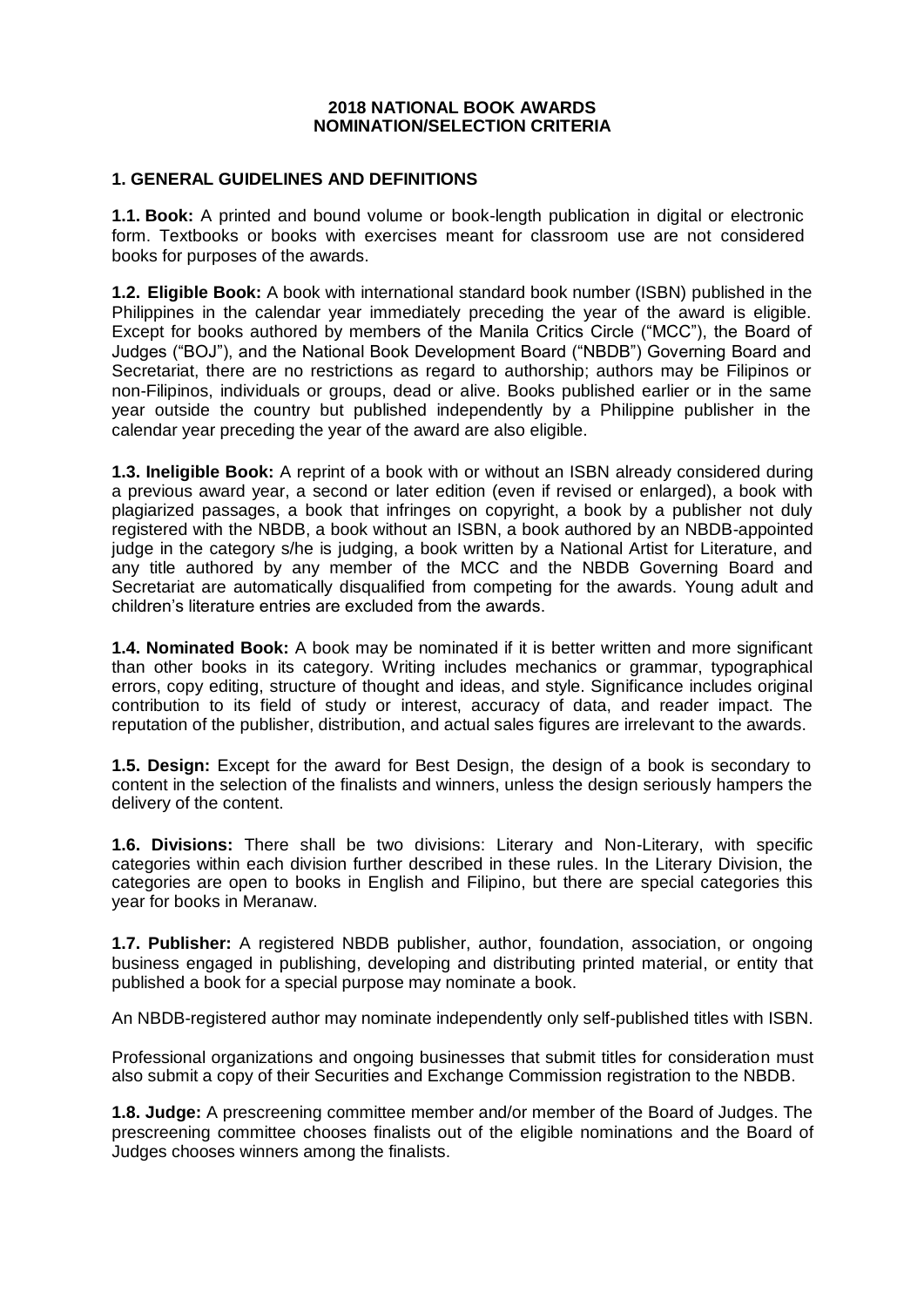## **2. DIVISIONS AND CATEGORIES**

## **2. 1. Literary Division**

**Literary Awards** are given to books that include or are about creative writing. These include the following genres: Fiction (Novel and Short Fiction), Nonfiction Prose, Essays, Anthology, Literary Criticism/Literary History, and Poetry in the following languages:

- a) English;
- b) Filipino;
- c) Meranaw.

Books published in Meranaw within the last three (3) calendar years (2015-2017) will be accepted for this year's awards.

**2.1.1. Fiction** - a book that contains either of the following:

- a) Novel a full-length story or narrative of at least 50,000 words; or
- b) Short Fiction a collection of two or more short stories, or stories not long enough to be novels.

A nominated book offers a novel or a collection of stories that follow the conventions of the writing of literary fiction, such as plurisignification, logical structure, consistency of characterization, and precision in the use of language and literary devices. The book may deliberately challenge these conventions, but there should be clear evidence that the writer has done so not out of ignorance but out of deep knowledge of the tradition of the genre.

A winning book both delights and instructs, offering breadth and depth comparable to the Philippine works of fiction earlier given National Book Awards. If two or more books are tied for the award, the one that is better written in terms of literary quality is declared the winner.

**2.1.2. Nonfiction Prose -** A full-length nonfictional work or collection of short nonfictional works, including autobiographies, biographies, memoirs, books about places, and other genres included in the broad category of nonfiction.

**2.1.3. Essays** - A book that contains a collection of familiar or formal essays, including personal and critical essays.

**2.1.4. Anthology -** A book that contains a collection of literary works written by several writers chosen by a compiler/editor or compilers/editors. It may be a collection of poems, short stories, plays, short novels, or creative nonfiction pieces. It may also contain multiple genres written by a single author or multiple authors.

A nominated book contains literary pieces that are all of outstanding literary quality, that contribute to an overall theme or impression, and that are arranged in a clearly deliberate and purposeful order.

A winning book is consistently delightful and instructive, offering breadth and depth comparable to the Philippine anthologies earlier given National Book Awards. If two or more books are tied for the award, the one that is better written in terms of literary quality is declared the winner.

**2.1.5. Literary Criticism/Literary History -** a book that contains either a continuous work or several articles in the field of literary criticism, literary theory, or literary history.

A nominated book shows evidence of the author's having taken into account the latest books in literary theory, both local and foreign. The book must apply tools derived from contemporary theory to texts created by Philippine writers, though it could also contain analyses of works by non-Philippine writers.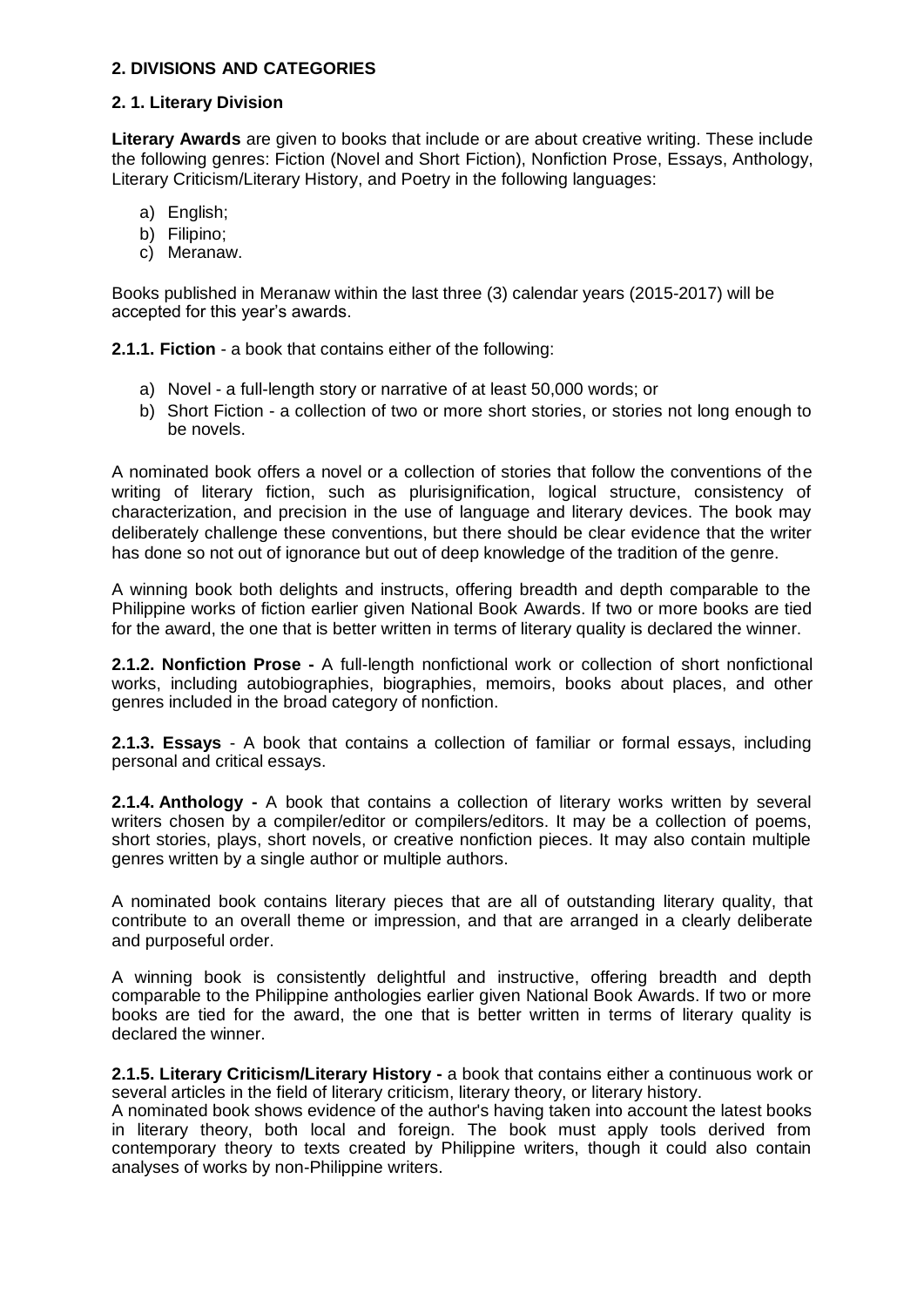A winning book is at the cutting-edge of literary theory, criticism, or history, exploring new areas of scholarship or reading that goes beyond what is already available in academic circles. If two or more books are tied for the award, the one that offers a new literary theory or a new component of an existing literary theory or presents a new reading of texts is declared the winner.

**2.1.6. Poetry -** a book that contains either a continuous poem or several poems.

A nominated book offers poems that follow the conventions of poetry, whether of traditional, modern, or avant-garde poetry, including but not limited to the interaction of sound and sense, profound sensibility, and awareness of poetic genres.

A winning book offers fresh insights into the human condition, particularly the condition of Filipinos inside or outside the country.

**2.1.7. Graphic Literature -** a book that contains autobiography, creative nonfiction, fiction, or other literary genre, but in graphic or illustrated, rather than purely verbal form.

A nominated book offers a narrative or anthology of narratives that follows the conventions of the writing of literary graphic fiction, such as congruence of verbal and illustrated content, logical structure, consistency of characterization, and precision in the use of visual and literary devices.

A nominated book can either constitute a complete story arc by itself, a collection of previously published serialized issues constituting a complete story arc or a compilation of cartoon strips, previously published or original material. Previous publication of a serialized story does not invalidate a published compilation of said pieces.

A winning book both delights and instructs, offering breadth and depth comparable to the Philippine graphic novels, graphic anthologies, or comic books earlier given National Book Awards. If the book is a collection of separate texts, there should be a unifying theme or motif among these texts. A book that is wordless must be nominated by the publisher in either English or Filipino. Should the publisher not select a language from those featured, the Prescreening Committee will base the language on the indicia.

**2.1.8. Translation -** A book translated from one language into a Philippine language, English, or Spanish. A book translated from one Philippine language to another Philippine language may also be nominated.

## **2.2. Non-Literary Division**

**Non-Literary Awards** are given to books that do not include nor are about creative writing, except that such creative writing techniques may be used occasionally to enhance the text.

**2.2.1. Art** - a book that focuses on any of the art forms (including photography, film, and television), except literature. A collection of essays on art by a single author or by several authors, provided the essays are not primarily literary or creative, is classified under this category. For purposes of the awards, photojournalism is considered an art form.

A nominated book offers fresh and original insights into the work/s of a visual, performing, electronic, or other type of artist/s. If the book is a collection of separate texts, each text must have the characteristic listed above. A book featuring mostly photographs of artworks may be nominated if the prose portion is substantial.

A winning book is itself a work of art, blending design with content, style with the style of the artist/s discussed. If two or more books are tied for the award, the one that offers a more comprehensive account of the body of work of an artist or artists is declared the winner.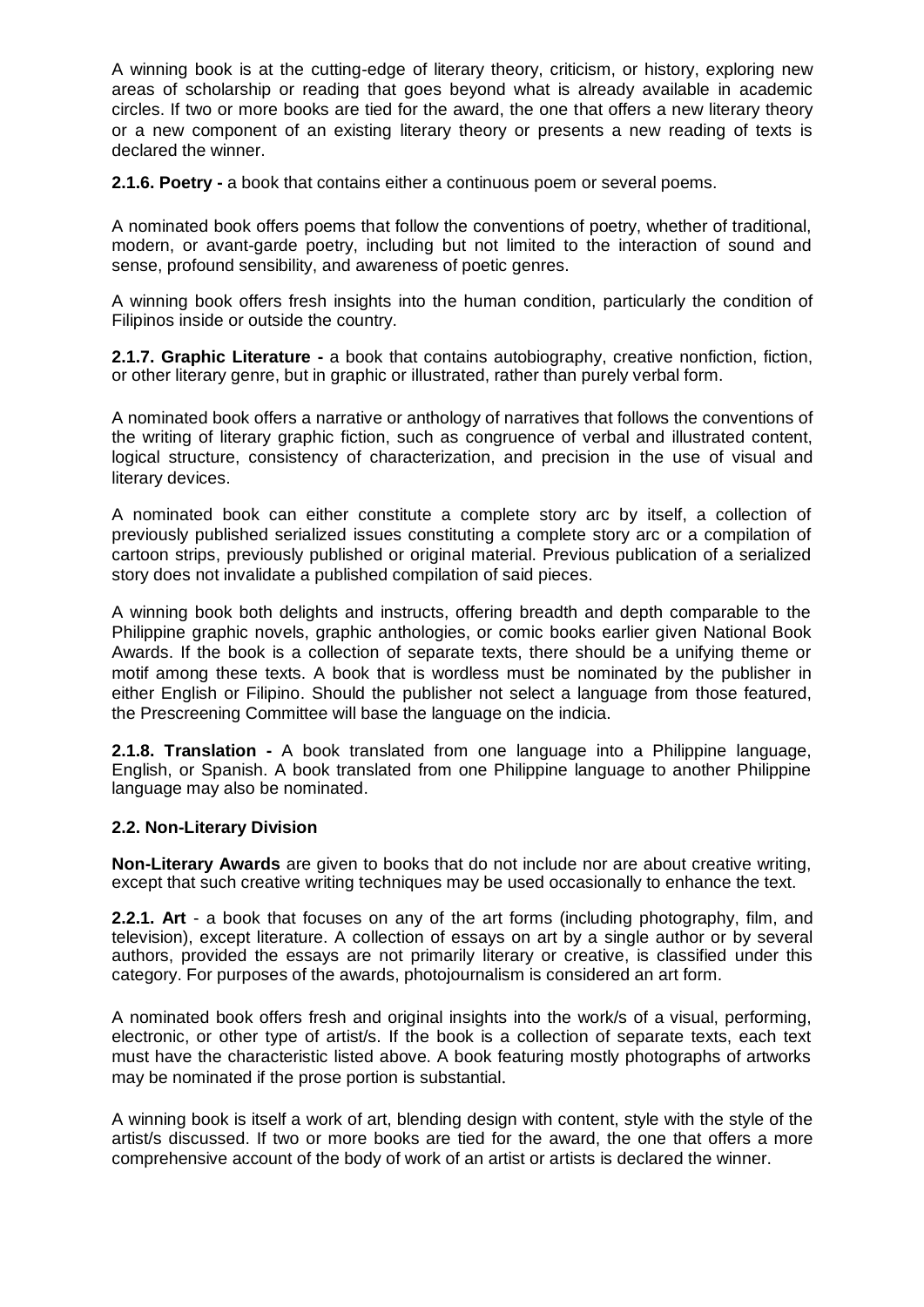**2.2.2. Professions** - a book that focuses on law, medicine, accounting, engineering, or other professions requiring licensure examinations, and the application of these professions to daily life.

A nominated book is meant primarily for the general reading public and not for other professionals (such as lawyers, law students, doctors, medical students, engineers, and so on). It must offer accurate and useful advice based on existing laws, medical knowledge, or other professional practice. It must be well-written in terms of style, with a readability level as high or lower than that of educated non-professionals. If the book is a collection of separate texts, each text must have the characteristics listed above.

A winning book is a full-length text that does not falter in places but keeps a consistent tone. If two or more books are tied for the award, the one that focuses on lesser known aspects of the profession is declared the winner.

**2.2.3. Social Sciences** - a book in the area of any of the social sciences, including religious studies and interdisciplinary studies.

A nominated book offers a fresh and original insight into its subject, in an expository style that displays correct and precise use of language, accuracy of data, extensiveness of research, and awareness of audience impact. If the book is a collection of separate texts, each text must have the characteristics listed above.

A winning book is a full-length text that does not falter in places but keeps a consistent tone. If two or more books are tied for the award, the one that focuses on less explored aspects of the social sciences is declared the winner.

**2.2.4. History** - A book that focuses on historical narratives.

**2.2.5. Journalism** - A book that focuses on current events, reportage, or is a documentary of a person or group of people, place, or event.

**2.2.6. Humor, Sports, and Lifestyle** - A book about travel, tourism, sports, sports management, fashion, humor, wellness, and other such areas.

A nominated book offers a fresh and original insight into its subject, in an expository style that displays correct and precise use of language, accuracy of data, extensiveness of research, and awareness of audience impact. If the book is a collection of separate texts, each text must have the characteristics listed above. A book featuring mostly photographs may be nominated if the prose portion is substantial.

A winning book is a full-length text that does not falter in places but keeps a consistent tone. If two or more books are tied for the award, the one that inspires more readers to take up a leisure activity or that offers newer or more information on leisure activity matters is declared the winner.

**2.2.7. Food** - A book that highlights culinary arts, culinary history, and other related areas.

**2.2.8. Science** - A book in the area of any of the natural or physical sciences.

A nominated book is meant primarily for the general reading public and not for scientists or science students. It must be well-written in terms of style, with a readability level as high or lower than that of educated adults without science degrees. If the book is a collection of separate texts, each text must have the characteristics listed above.

A winning book is a full-length text that does not falter in places but keeps a consistent tone. If two or more books are tied for the award, the one that focuses on lesser known aspects of science is declared the winner.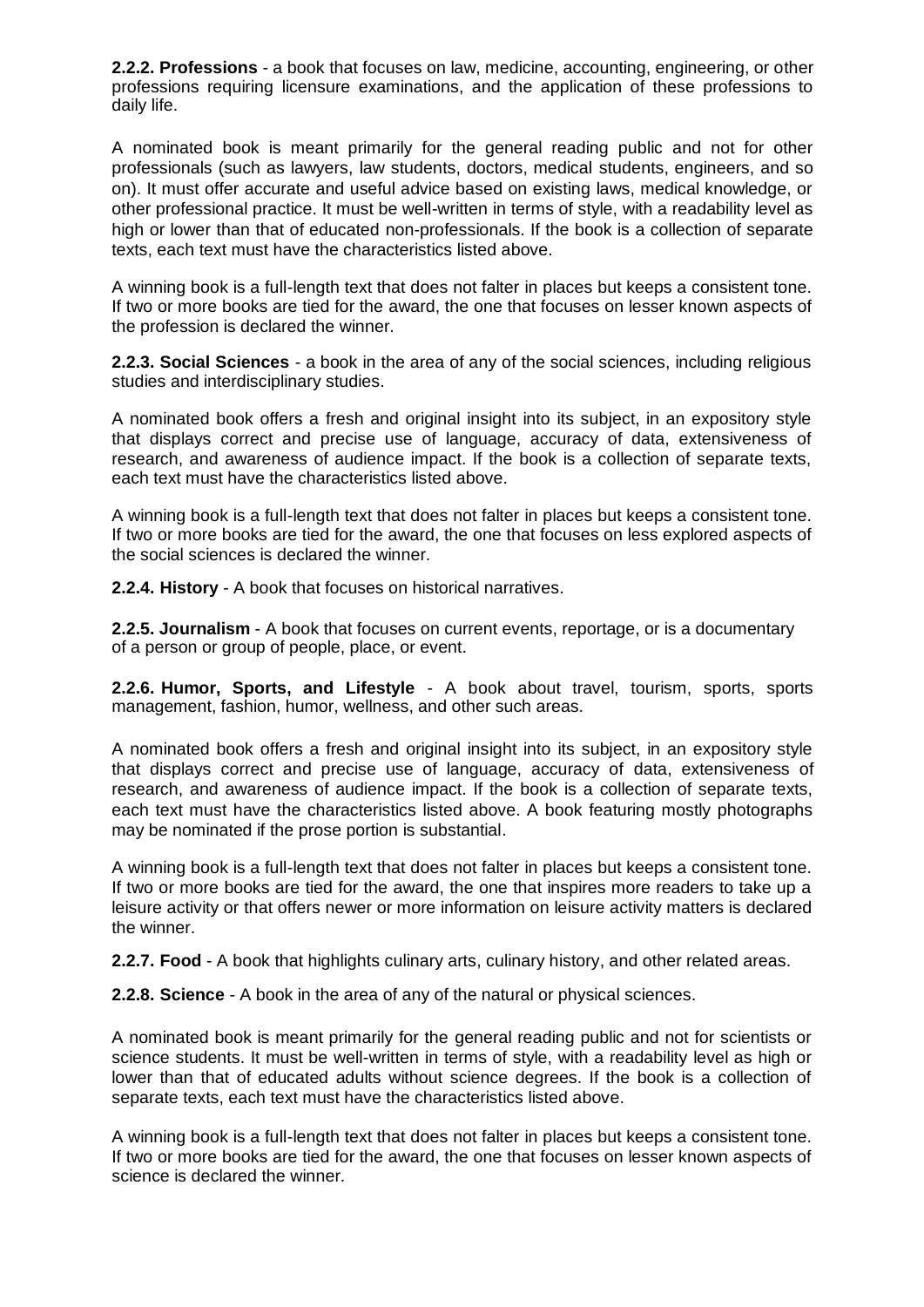## **2.3. Design**

The overall design of a book, including but not limited to the cover design, the choice of typefaces, the dimensions of the page, the lay-out, the type of paper, the binding, and the printing.

The award for Best Design is not intended to be limited to coffee table books; an inexpensive book without pictures or illustrations can be better designed than an expensive one with pictures or illustrations.

A nominated book combines all the elements of design into a coherent whole, supplementing but not supplanting the content of the book.

A winning book entices the reader to read the contents carefully while admiring the way the book looks. If two or more books are tied for the award, the one that offers a more innovative way to use the elements of design is declared the winner.

## **2.4. Language Studies**

Language Studies includes dictionaries, grammars, and essays on translation, linguistics, and other language-related areas. This special category is given by Komisyon sa Wikang Filipino (KWF). The KWF is responsible for the screening process and determination of winner and awarding of the prize for the winner.

## **3. NOMINATION**

## **3.1. Literary Division**

Any publisher defined in the General Guidelines and Definitions registered with the NBDB may nominate a book as defined above, published in the previous year (except for those books published in Meranaw), by sending a letter of nomination and by submitting seven (7) initial copies of that book for consideration of a chosen literary organization in the division and category, in English and Filipino. The publisher must clearly state in the letter of nomination that the author/s agreed to be nominated to the National Book Awards in the division and category the publisher has chosen for the work. Evidence of such agreement by the author can take the form of copies of conforme statements given by the publisher and signed by the author or notarized warranty/affidavits by a responsible officer of the publisher stating that permissions from the authors whose works are nominated have been obtained.

The 7 initial copies shall go to the following:

- a. Each member of the Prescreening Committee;
- b. The NBDB library; and
- c. The NBDB-appointed judge for the Design category.

## **3.2. Non-Literary Division**

Any publisher as defined in the Guidelines and Definitions may nominate a title published in the previous year, by submitting a letter of nomination for the above categories. A publisher who nominates a title must also submit seven (7) initial copies of that title for consideration of the judges. The publisher must clearly state in the letter of nomination that the author/s agreed to be nominated to the National Book Awards in the category the publisher has chosen for the work. Evidence of such agreement by the author can take the form of copies of conforme statements given by the publisher and signed by the author or notarized warranty/affidavits by a responsible officer of the publisher stating that permissions from the authors where works are nominated have been obtained.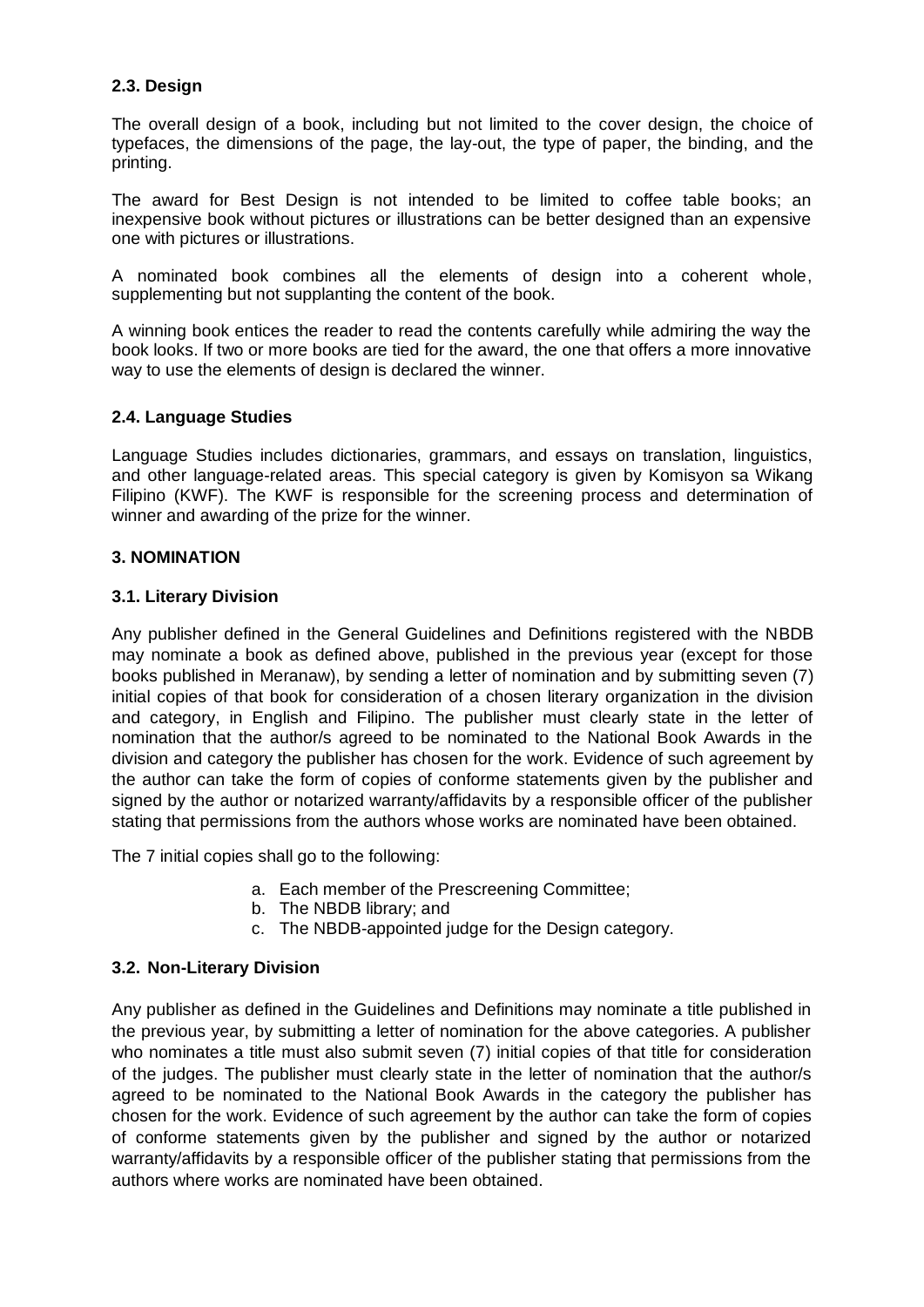Submissions by university departments must contain the signature of the head of the department or an authorized department representative as designated by the Dean of the College or the University president.

**Reclassification of books** - If a publisher nominates a book in an inappropriate category, the Prescreening Committee shall reclassify the nominated title under a category most appropriate for it. This would be done with consent of both the publisher and author of the misclassified book.

# **4. JUDGING**

## **4.1. Prescreening Committee - Literary Division**

There will be five (5) slots designated to prescreen each nominated book per division per category, with consideration to the major language used, in the Literary Division, who shall be:

**4.1.1. A nominee from a literary organization or a person considered an expert in the field (known as the Category Judge or Expert) -** The NBDB shall select a literary organization, which shall be asked to nominate one (1) member to serve in the prescreening committee of the NBA, or a known expert in the field to prescreen the nominations per category. In the case of a literary organization, it shall be given five (5) days from receipt of the letter asking them to nominate a member, after which the NBDB reserves the right to select another literary organization.

**4.1.2. A nominee of the NBDB (per major language) -** The NBDB shall nominate one (1) person of competent expertise per major language featured for the year, who shall also be the NBDB's permanent judge for this division.

This year, there shall be three (3): English, Filipino, and Meranaw.

**4.1.3. Three members of the MCC -** The MCC shall elect three (3) members from its ranks to be part of the prescreening committee, who shall not necessarily be the same members of the prescreening committee in the other (non-literary) division but must be part of the BOJ.

**4.1.4. Prescreening of books in Meranaw -** The NBDB and the MCC shall nominate one (1) judge each, or a total of two (2) judges, who shall prescreen all the books in all the categories in Meranaw for the Literary Division. These judges must necessarily also be part of the BOJ of the Literary Division.

All in all, there will be a maximum of eight (8) category experts (who may be unique individuals for each category or one (1) expert may be asked to prescreen in more than one (1) category), three (3) NBDB permanent judges, and four (4) members of the MCC, or a total of fifteen (15) members of the prescreening committee in the Literary Division.

## **Table 1: Assigned Prescreening Committee Members for the Literary Division**

| For eligible entries in English and Filipino: |                                                                  |  |  |
|-----------------------------------------------|------------------------------------------------------------------|--|--|
| 1.                                            | NBDB-appointed judge #1 (category expert-revolving seat)         |  |  |
|                                               | 2. NBDB-appointed judge #2 (permanent judge for English/Filipino |  |  |
|                                               | language-revolving seat)                                         |  |  |
|                                               | 3. MCC-appointed judge #1                                        |  |  |
| 4.                                            | MCC-appointed judge #2                                           |  |  |
|                                               | 5. MCC-appointed judge #3                                        |  |  |
|                                               | 6. NBDB-appointed judge #3                                       |  |  |
|                                               | (permanent judge for the selected regional language—Meranaw)     |  |  |
|                                               | MCC-appointed judge for the selected regional language—Meranaw   |  |  |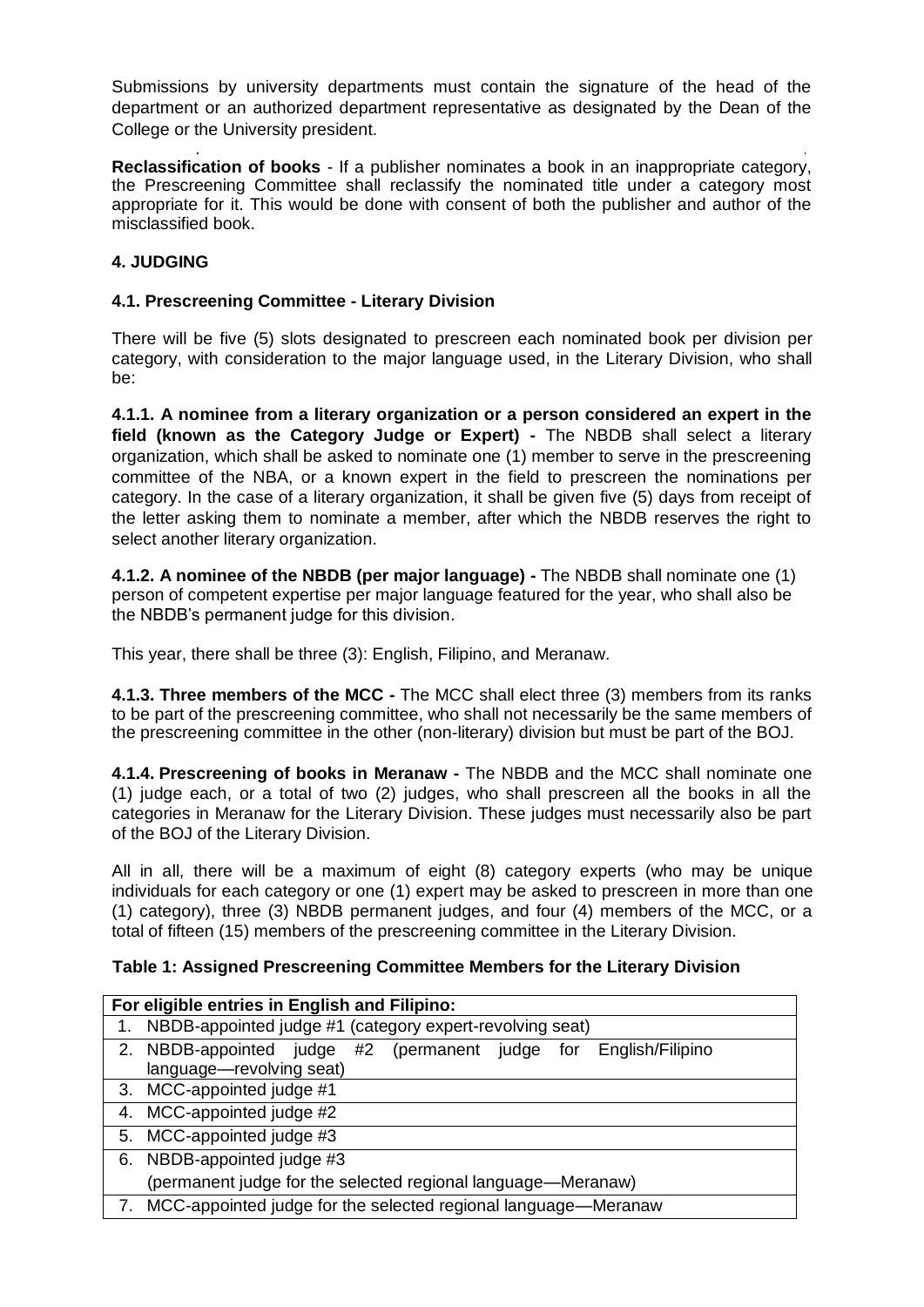# **4.2. Prescreening Committee - Non-Literary Division**

There will be five (5) slots designated to prescreen the nominated books in the whole Non-Literary Division, who shall be:

**4.2.1. A nominee from a non-literary organization selected by the NBDB or a person considered an expert in the field (known as the category judge or expert) -** The NBDB shall select a professional organization, university department, or an expert from the specific field to be part of the prescreening committee. In case of a professional organization or university department, it shall be asked to nominate one (1) member to serve in the prescreening committee of the NBA. The chosen professional organization or university department shall be given five (5) days from receipt of the letter asking them to nominate a member, after which the NBDB reserves the right to select another professional organization, university department, or an individual who is a known expert in the field;

**4.2.2. A nominee of the NBDB -** The NBDB shall nominate one (1) person of competent expertise, who shall also be the NBDB's permanent judge for this division; and

**4.2.3. Three members of the MCC -** The MCC shall elect three (3) members from its ranks to be part of the prescreening committee, who shall not necessarily be the same members of the prescreening committee in the other division (literary) but must be part of the BOJ. The Prescreening Committee shall choose no more than five (5) nominees by a majority vote to become finalists, which titles shall be elevated to the BOJ for consideration.

All in all, there will be eight (8) category judges or experts (who may be unique individuals for each category or one (1) expert may be asked to prescreen in more than one (1) category), one (1) NBDB permanent judge for this division, and three (3) MCC members or a total of twelve (12) prescreening members of Non-Literary Division.

#### **Table 2: Assigned Prescreening Committee Members for the Non-Literary Division**

| 1. NBDB-appointed judge #1 (category expert-revolving seat)                |
|----------------------------------------------------------------------------|
| 2. NBDB-appointed judge #2 (permanent judge for the non-literary division) |
| 3. MCC-appointed judge #1                                                  |
| 4. MCC-appointed judge #2                                                  |
| 5. MCC-appointed judge #3                                                  |

# **4.3. Prescreening Committee - Design**

There will be seven (7) persons designated to prescreen all the nominated books in the Design category, who shall be:

**4.3.1. An NBDB-appointed judge for book design -** The NBDB shall nominate one (1) person of competent expertise, who shall also be the NBDB's permanent judge for this category; and

**4.3.2. Three NBDB-appointed permanent judges -** The three (3) permanent judges appointed by the NBDB will also judge this category; and

**4.3.3. Three members of the MCC -** The MCC shall elect three (3) members from its ranks to be part of the prescreening committee, who shall be the same members of the prescreening committee from the other divisions.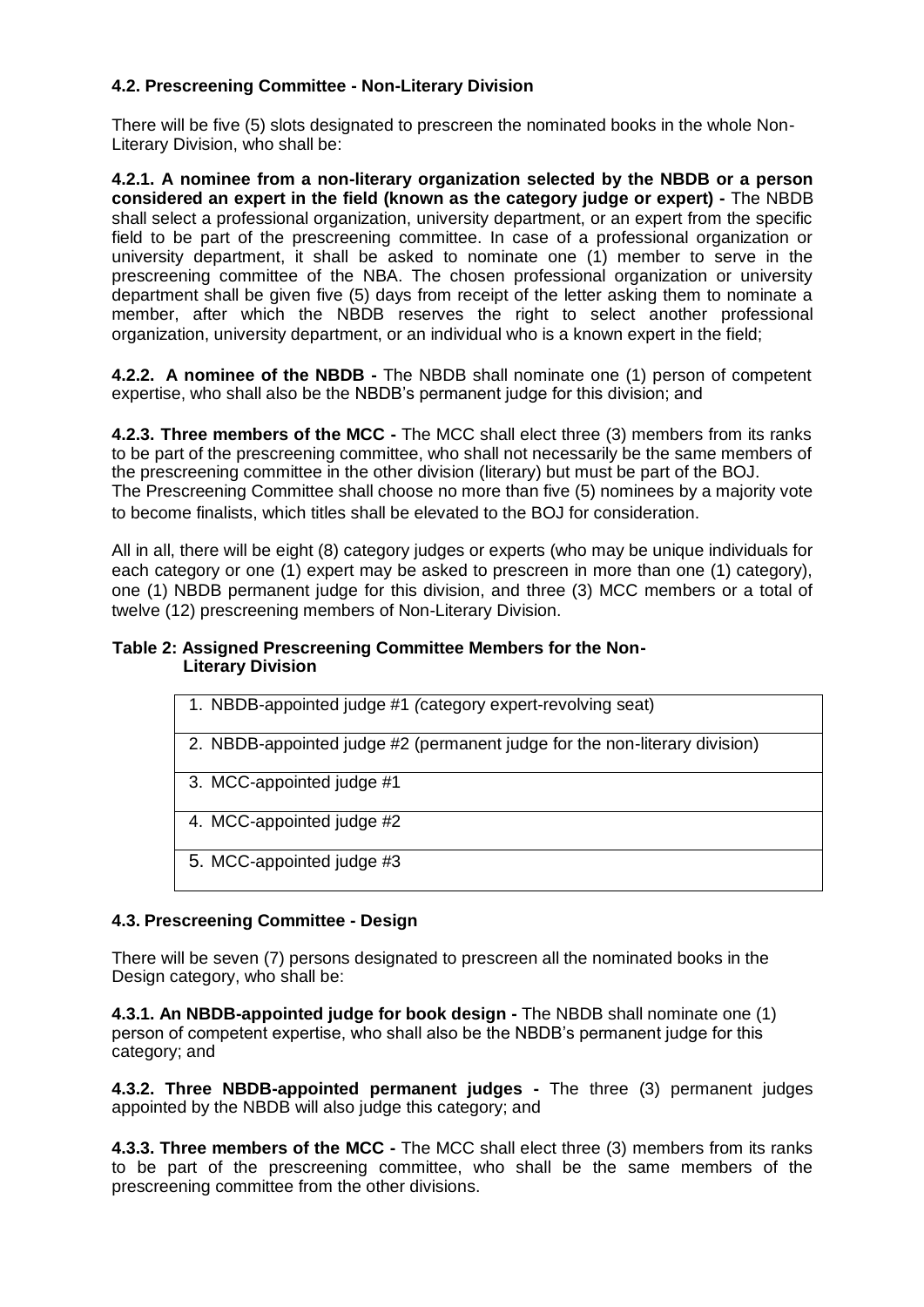#### **Table 3: Assigned Prescreening Committee Members for the Design Category**

| 1. | NBDB-appointed judge #1 (judge for the Design category)                            |
|----|------------------------------------------------------------------------------------|
| 2. | NBDB-appointed judge #2 (permanent judge for English in the<br>literary division)  |
| 3. | NBDB-appointed judge #3 (permanent judge for Filipino in the<br>literary division) |
| 4. | NBDB-appointed judge #4 (permanent judge for the non-<br>literary division)        |
|    | 5. MCC-appointed judge #1                                                          |
|    | 6. MCC-appointed judge #2                                                          |
|    | 7. MCC-appointed judge #3                                                          |

All meetings by the Prescreening Committee shall be scheduled beforehand by the NBDB and shall be documented by a member of the NBDB Secretariat.

## **5. FINALISTS**

The Prescreening Committee shall select no more than five (5) titles per category. These five (5) titles shall automatically be considered finalists, from which a winner for that particular category shall be chosen. The choice of finalists by the Prescreening Committee shall be by majority vote of the members of the Prescreening Committee**,** and all decisions of the Prescreening Committee shall be final. There shall be no finalist/s if none of the nominated entries is worthy of the award.

## **6. NOTICE TO FINALISTS**

Publishers of titles chosen as finalists by the Prescreening Committee shall be informed in writing by the NBDB that their titles have been chosen as finalists in the specific categories indicated, and shall be required to submit an additional two (2) copies of the books to the NBDB. Non-submission of the required copies on the date specified in the notice will disqualify the title from consideration by the BOJ.

## **7. THE BOARD OF JUDGES**

## **7.1. Composition**

Every year, the National Book Awards shall be composed of a BOJ. They are as follows:

Five (5) members of the Manila Critics Circle (MCC) to be designated by the MCC, three of whom shall be members of the Prescreening Committee from the other divisions and in the design category; and

Five (5) judges nominated by the National Book Development Board (NBDB), three (3) of whom shall be the NBDB-nominated members of the Prescreening Committee for each language in the Literary division, who shall also be designated as the NBDB's permanent judges for the Literary division. There is also one (1) designated Prescreening Committee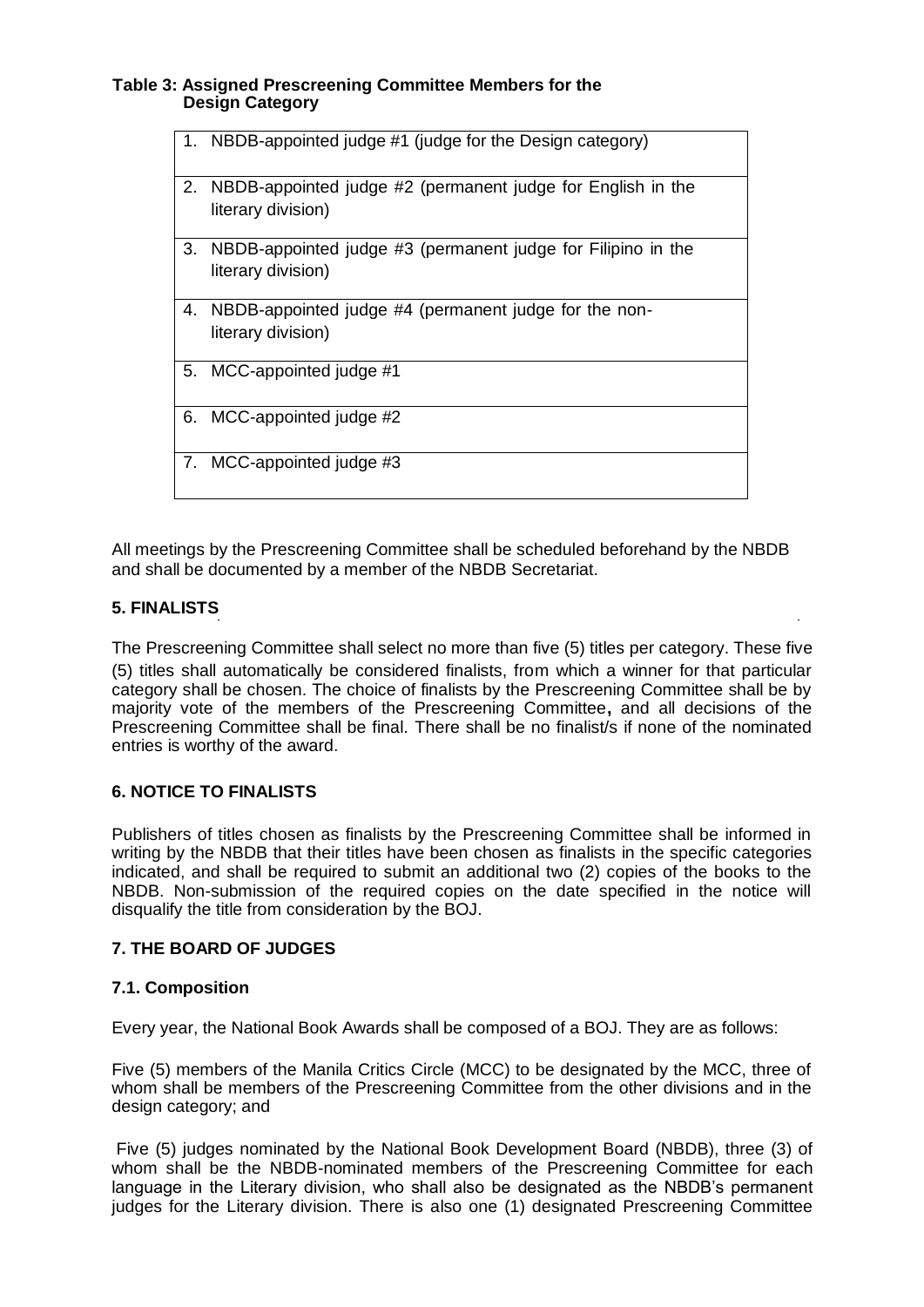member and NBDB's permanent judge for the Non-Literary division. The fifth judge shall be the NBDB's judge for each of the categories of each division, who shall be the designated expert in each category. This fifth judge shall sit in the first and second (final) deliberations of his category of assignment.

The BOJ shall be chaired by the Chair of the NBDB, who shall vote only in case of a tie. In case the Chair of the NBDB is not available, the Chair of the MCC shall act as Chair of the BOJ and shall likewise vote only in case of a tie, even if s/he is a member of either the Prescreening Committee or the BOJ or both.

The MCC may designate among themselves the MCC member of the BOJ for each category of both the literary and non-literary divisions; however, the MCC-designated members of the Prescreening Committee shall always be part of the BOJ for the particular divisions they screened.

The NBDB reserves the right to nominate a different judge for each category within any division, depending on the expertise of the chosen judge, who may or may not be the same judge nominated by the NBDB-chosen prescreening organization.

# **7.2. Voting**

Each member of the BOJ is entitled to one vote, except for the Chair who shall vote only in case of a tie. A vote must be explained in person during the voting process, taking into consideration factors that determine the quality of the title. A title in all categories of both divisions must be voted upon by the majority of the BOJ to win. All decisions of the BOJ are final.

## **Table 4: Assigned Board of Judges**

| 1. | MCC-appointed judge #1 (pursuant to Board of Judges Sec. 7.1)         |
|----|-----------------------------------------------------------------------|
| 2. | MCC-appointed judge #2 (pursuant to Board of Judges Sec. 7.1)         |
| 3. | MCC-appointed judge #3 (pursuant to Board of Judges Sec. 7.1)         |
| 4. | MCC-appointed judge #4 (new/additional judge)                         |
| 5. | MCC-appointed judge #5 (new/additional judge)                         |
| 6. | MCC-appointed judge #7 (Regional language - Meranaw - permanent       |
|    | judge)                                                                |
| 7. | NBDB-appointed judge #1 (English language – permanent judge)          |
| 8. | NBDB-appointed judge #2 (Filipino language – permanent judge)         |
| 9. | NBDB-appointed judge #3 (Regional language - Meranaw-permanent        |
|    | judge)                                                                |
|    | 10. NBDB-appointed judge #4 (Non-Literary Division - permanent judge) |
|    | NBDB-appointed judge #5 (Prescreening committee member-category       |
|    | judge – revolving seat)                                               |
|    | Literary division                                                     |
|    | 11. Fiction                                                           |
|    | 12. Nonfiction Prose                                                  |
|    | 13. Essays                                                            |
|    | 14. Anthology                                                         |
|    | 15. Literary Criticism/Literary History                               |
|    | 16. Poetry                                                            |
|    | 17. Graphic Literature                                                |
|    | 18. Translation                                                       |
|    | Non-Literary division                                                 |